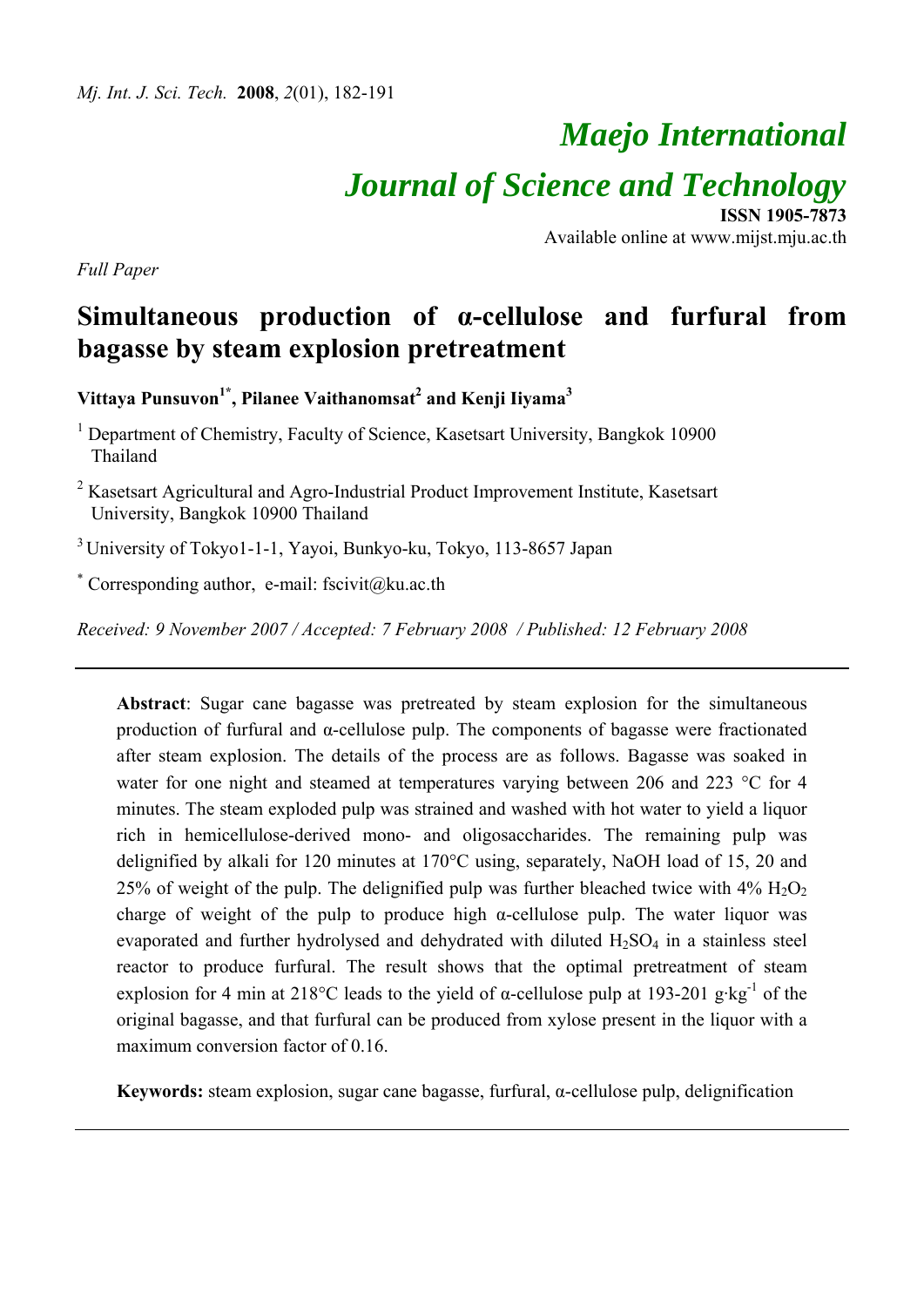#### **Introduction**

Bagasse is a waste product from the sugar industry, which is usually used as energy source in factory at present. However, the amount of bagasse left is still high enough for more value-added products. In Thailand, bagasse is used as forage and raw material for production of pulp for paper making and particle board. It has been reported that bagasse contains pentosan with concentration of 250-270 g·kg<sup>-1</sup> of the original bagasse, which mainly consists of arabinoxylan [1]. Pentosan can be hydrolysed into xylose by acid treatment, then subsequently modified into more value-added chemical substances such as furfural and xylitol [2]. In addition, the residue after production of furfural or xylitol can be used as energy source or raw material for production of high α-cellulose pulp.

Furfural is a basic chemical which can be utilised in a variety of industries such as chemical industry, refining oil industry, food industry and agricultural industry. It is usually produced from agricultural wastes containing pentosan as the main component, notably corn cob, rice straw, bagasse and rice hull [3]. Usually, furfural can be produced by 2 processes. One is through a one-stage process in which pentosan is hydrolysed into xylose after which it is immediately dehydrated to furfural. In this one-stage process, both reactions simultaneously occur in same reactor. On the other hand, the two-stage process starts with hydrolysis of pentosan into xylose in one reactor. After that, the second stage of dehydration reaction is carried out in another reactor to obtain furfural. The advantage of the two-stage process is that the residue from the process can be further utilised for production of cellulose, glucose or ethanol while that from the one-stage process can be used only as fuel. Figure 1 shows the two-stage process for furfural production. Mansilla and coworkers [3] compared the efficiency of furfural production from rice hull between the one-stage and the two-stage process. The first process is conventional, but the yield of furfural is low. Another process is the two-stage process developed more recently and gives higher yield of furfural [2]. Furthermore, the residue arising from two-stage process can be either used as fuel or raw material for α-cellulose pulp production. Furfural is a colourless viscous liquid which becomes dark brown and more viscous in the presence of oxygen. Its boiling point is approximately 160°C. The process for preparing furfural from pentosan from agricultural residues is shown in Figure 1.

The α-cellulose pulp can be substituted for cotton as raw material for producing cellulose derivatives such as carboxymethylcellulose (CMC), cellulose acetate and rayon [4]. Among a variety of processes aiming at fractionation of biomass, steam explosion has been proposed and investigated [5]. Hydrolytic treatment of biomass by pressurised steam alone or with addition of small amount of an inorganic acid, followed by sudden decompression has been studied as a method of depolymerisation of macromolecules in the biomass [6]. Steam pretreatment is an effective way of hydrolysis of hemicellulose and partial decrystallisation of cellulose to facilitate enzymatic attack. The steam explosion process is run at high pressure and high temperature (usually between 180 and 230°C) in a short period of time. As a result, steam explosion technique is truly useful for the separation of cellulose, hemicellulose and lignin from raw materials. This is indicated by the study of the technique for production of  $\alpha$ -cellulose from wheat straw [5], production of ethanol from bagasse [7], enzymatic hydrolysis of eucalyptus pulp after steam explosion pretreatment [8], simultaneous production of ethanol and kraft pulp from aspen [9], and treatment of olive stone to improve hemicellulose solubility and enzymatic cellulose hydrolysis [6].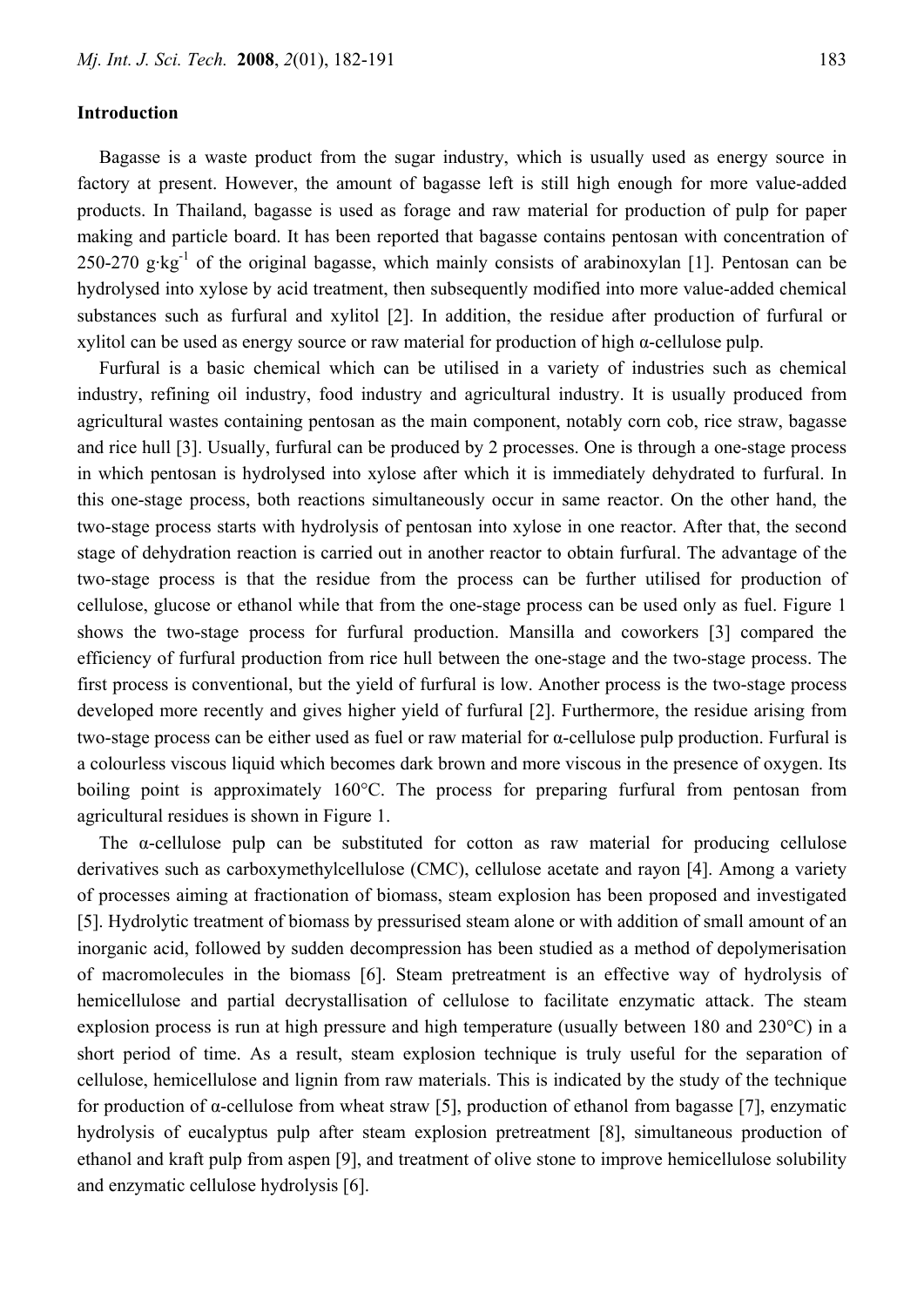The aim of this work is to evaluate the fractionation of bagasse by the process sequence based on controlled auto-hydrolysis at high temperature followed by hemicellulose extraction and alkali delignification. The work was carried out at the laboratory bench scale, and discusses the yield, chemical composition and recovery potential of cellulose and hemicellulose products.

#### **Materials and Methods**

#### *Raw material and chemicals*

The sugarcane bagasse with moisture content of 10.78% on receiving from Mitra Phol Sugar Co. Ltd. in Suphanburi Province, Thailand, was used in this study. Glucose, xylose, furfural, and limonene were purchased from Aldrich Chemical Co. Ltd.

The pulp to be used for rayon production was supplied from Thai Rayon Company, Angtong Province, Thailand.

#### *Analytical methods*

A part of the bagasse sample was ground with a Wiley mill (Kinematica AG Co. Ltd., Tokyo, Japan) to pass a 420μm sieve for chemical analyses. The content of the ethanol-benzene extractive, lignin, α-cellulose, pentosan and ash were determined using the Tappi Test Method [10]. Holocellulose content was determined by sodium chlorite method according to Browning [11]. The viscosity and brightness of α-cellulose pulp were determined following the Tappi Test Method [10].

#### *Steam explosion fractionation*

Fractionation of bagasse was performed by the procedure shown in Figure 1. The bagasse sample (150 g oven dry weight) was soaked in water, and placed in a stainless steel batch reactor of 2.5 L capacity (Nitto Kouatsu Co. Ltd., Tokyo, Japan). Heating was accomplished by direct steam injection into the reactor. The sample was treated for 4 min at the desired temperature from 206 to 223 °C. Explosive discharge of the digester content into a collecting tank was actuated by rapidly opening a pressure release valve. The pulp slurry was collected and extracted with hot water (80°C) with a ratio of fibre to water of 1:10 (w/v) for 15 min (Figure 1). The pulp was filtered, air-dried at room temperature and pulp yield was determined after overnight oven drying at 105ºC. The chemical composition of the pulp was analysed as described for the original bagasse. A part of the hot water extract was stored at 4°C for determination of glucose and xylose content by LC10A High Performance Liquid Chromatography (Shimadzu Co. Ltd., Kyoto, Japan) with RI detector and Aminex HPX-87C column, according to the method of Montane et al. [5].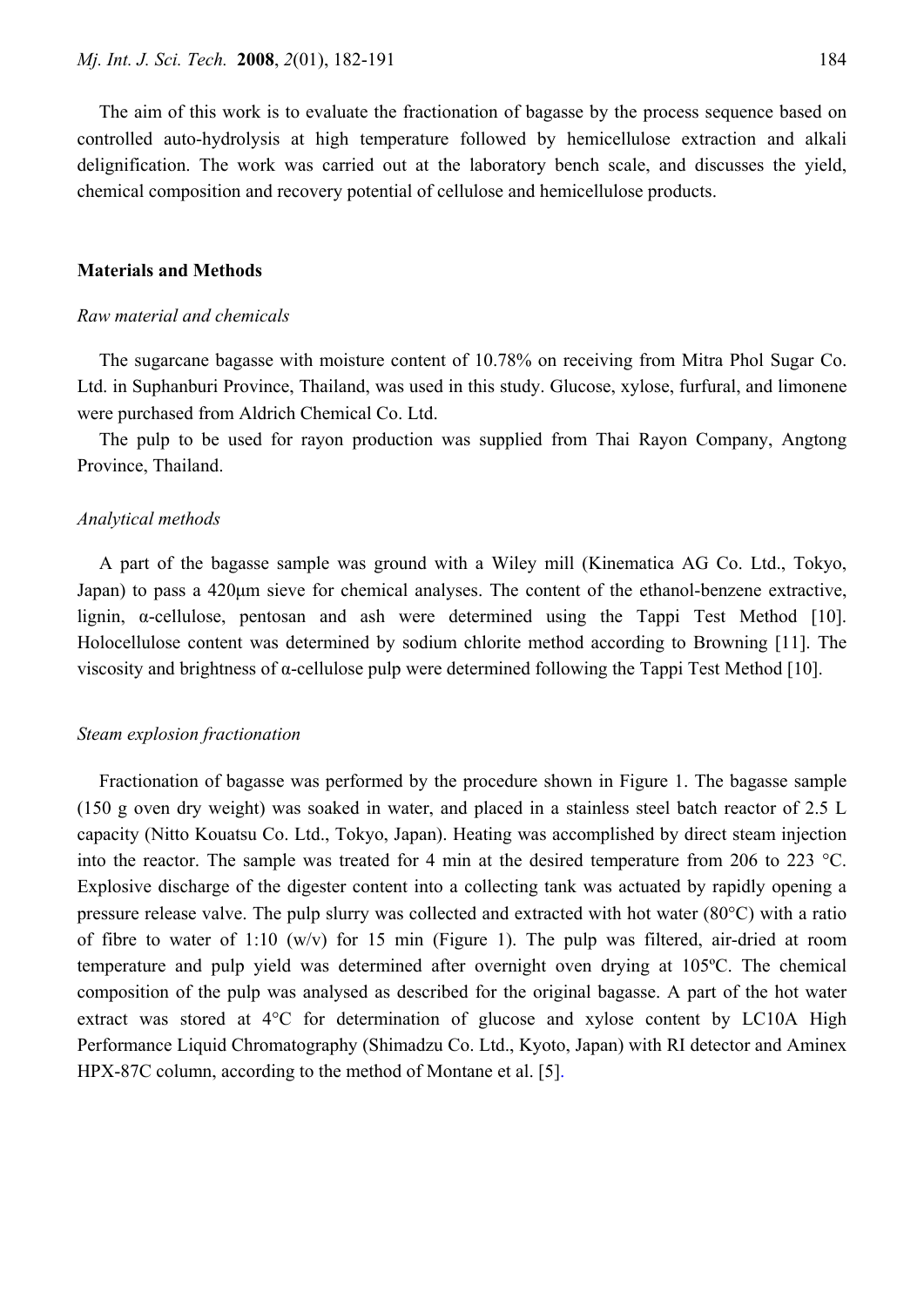

**Figure 1.** Steam explosion for two-stage production process of α-cellulose pulp and furfural from bagasse

#### *Dehydration of authentic xylose and hot water extract of steam exploded pulp*

Prior to the production of furfural from the hot water extract of the steam exploded pulp, authentic xylose was used as a substrate to assess the optimum dehydration condition. Xylose solution (60 g•l<sup>-1</sup>, 800ml) was placed in a stainless steel reactor (1 L capacity) and separately treated for 2 hr at 50, 170, 190 and 210°C. The reaction was catalysed by a series of  $H_2SO_4$  concentrations of 0.05, 0.08, 0.10 and 0.125 mole/litre of the reaction mixture. The vapour evaporated from the reactor after 30, 60, 90 and 120 min was condensed with a condenser cooled by tap water. The optimum condition was then employed for the dehydration of the hot water extract after steam explosion to afford furfural. The hot water extract (8 litres) of the steam exploded pulp was concentrated 4-, 6-, 8- and 10-fold and then used as substrates to optimise the dehydration condition. The reaction was performed in a stainless steel reactor (1 L capacity) and catalysed by an appropriate  $H_2SO_4$  solution to obtain furfural.

Furfural content was subsequently determined as follows. A part of the condensed liquid (5 ml) was extracted with toluene (2 x 5 ml). An aliquot of the toluene solution containing 10% limonene (Aldrich Co. Ltd.) as an internal standard was analysed by a gas chromatograph (Agilent Technologies A 6890N, USA.) with a FID detector. A capillary column, DB-WAX (30 m x 0.32 mm ID, 0.25 μm film thickness) (J&W Scientific, Folsom, California, USA) was used. Carrier gas was He at a flow rate of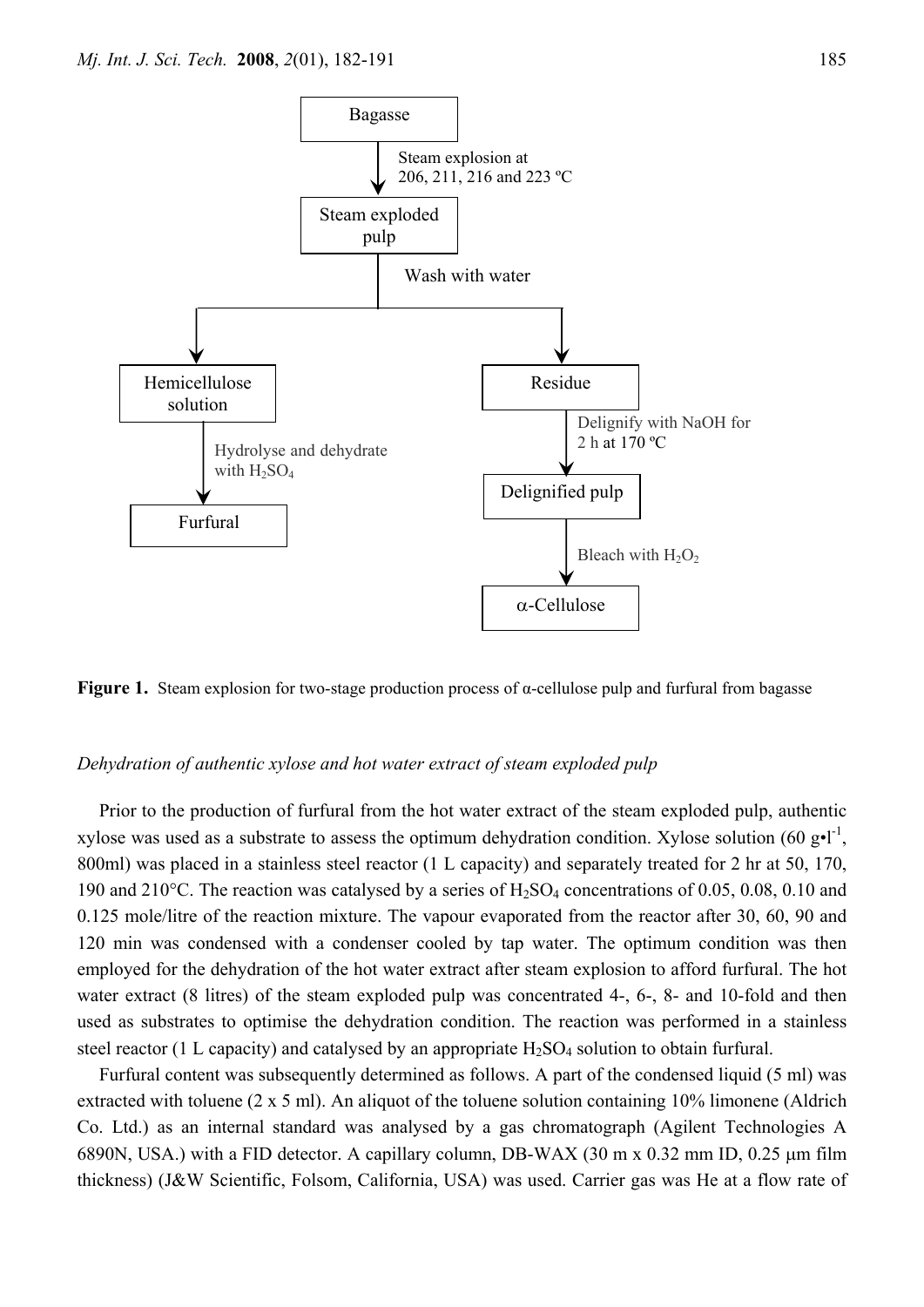1.4 ml·min<sup>-1</sup> and split ratio of 50:1. Column temperature was kept at  $45^{\circ}$ C for 2 min and then programmed at  $6^{\circ}$ C·min<sup>-1</sup> to 200 $^{\circ}$ C. Temperature of injector and detector was maintained at 200  $^{\circ}$ C.

#### *Production of α-cellulose pulp*

After steam explosion process, the pulp remaining after washing with hot water was delignified by digestion with NaOH (15, 20 and 25% w/w of oven-dried pulp) for 2 hr at 170°C using a ratio of pulp to liquid of 1:10 (w/v) to determine the optimum NaOH concentration for the delignification process. The delignified pulp was collected by filtration and washed with water several times until a colourless solution was obtained. A part of the delignified pulp was air-dried, and the yield was determined after oven drying at 105 ºC overnight. The chemical composition was determined as described for the original bagasse. The pulp was further subjected to a two-stage alkaline  $H_2O_2$  bleaching starting with bleaching for 3 hr at 80°C using a ratio of pulp to liquor of 1:10 (w/v). The chemical load on the bleaching liquor was  $4\%$  H<sub>2</sub>O<sub>2</sub>,  $3\%$  NaOH and 0.5% MgSO<sub>4</sub> based on weight of oven-dried pulp. The pulp was filtered and thoroughly washed with distilled water before a second bleaching using the same condition as above. Following the two-stage bleaching, the brightness of resulting pulp fell in the same level as that of the commercially available Rayon. The bleached pulp was subsequently analysed for brightness using Technibrite<sup>TM</sup> Micro TB–1C (Technidyne Co. Ltd., Indiana, USA), viscosity using a capillary viscometer (Tappi T230om-94) and 0.5 M cupriethylenediamine as a solvent, and chemical composition using the method as described for the original bagasse.

#### **Results and Discussion**

Results of the determination of the extractives, lignin, pentosan, holocellulose,  $\alpha$ -cellulose and ash content of the original bagasse used in this investigation are 37, 199, 251, 664, 456, and 18 g·kg<sup>-1</sup> respectively of the oven-dried bagasse. The content of α-cellulose is high enough to be applied to the α-cellulose pulp production process.

It is found that the pentosan content is significantly decreased by the steam explosion treatment from 251 g·kg<sup>-1</sup> of raw material to 18-65 g·kg<sup>-1</sup> of the steam exploded pulp (Table 1). This is in contrast with the contents of holocellulose (638-694 g·kg<sup>-1</sup>),  $\alpha$ -cellulose (459-501 g·kg<sup>-1</sup>), and lignin (162-201 g·kg<sup>-1</sup>), which are not truly affected by the steam explosion condition. It is concluded that the pentosan content in the pulp decreases significantly during the steam explosion process with removal efficiency from 84 to 96% of the original bagasse sample (Table 1). This is also consistent with the results by Ibrahim and his coworkers [4] that the pentosan in bagasse is hydrolysed during the prehydrolysis stage with 1.5% H<sub>2</sub>SO<sub>4</sub> for 90 min at 140°C, which is the optimum condition. However, it should be noted that the disadvantages of the acid hydrolysis are a lower % removal of pentosan and the requirement of a longer reaction period (90 min at  $140^{\circ}$ C with  $1.5\%$  H<sub>2</sub>SO<sub>4</sub>) compared with the steam explosion. In addition, the use of  $H_2SO_4$  causes corrosion of the reaction vessel. The yield of pulp is 600 g·kg<sup>-1</sup> of the original bagasse and the removal efficiency of pentosan is 71.4%, which is significantly lower than that obtained by the steam explosion pretreatment (84-96%). These results suggest clearly that the acid prehydrolysis of lignocellulose should be substituted by steam explosion to obtain pentosan effectively.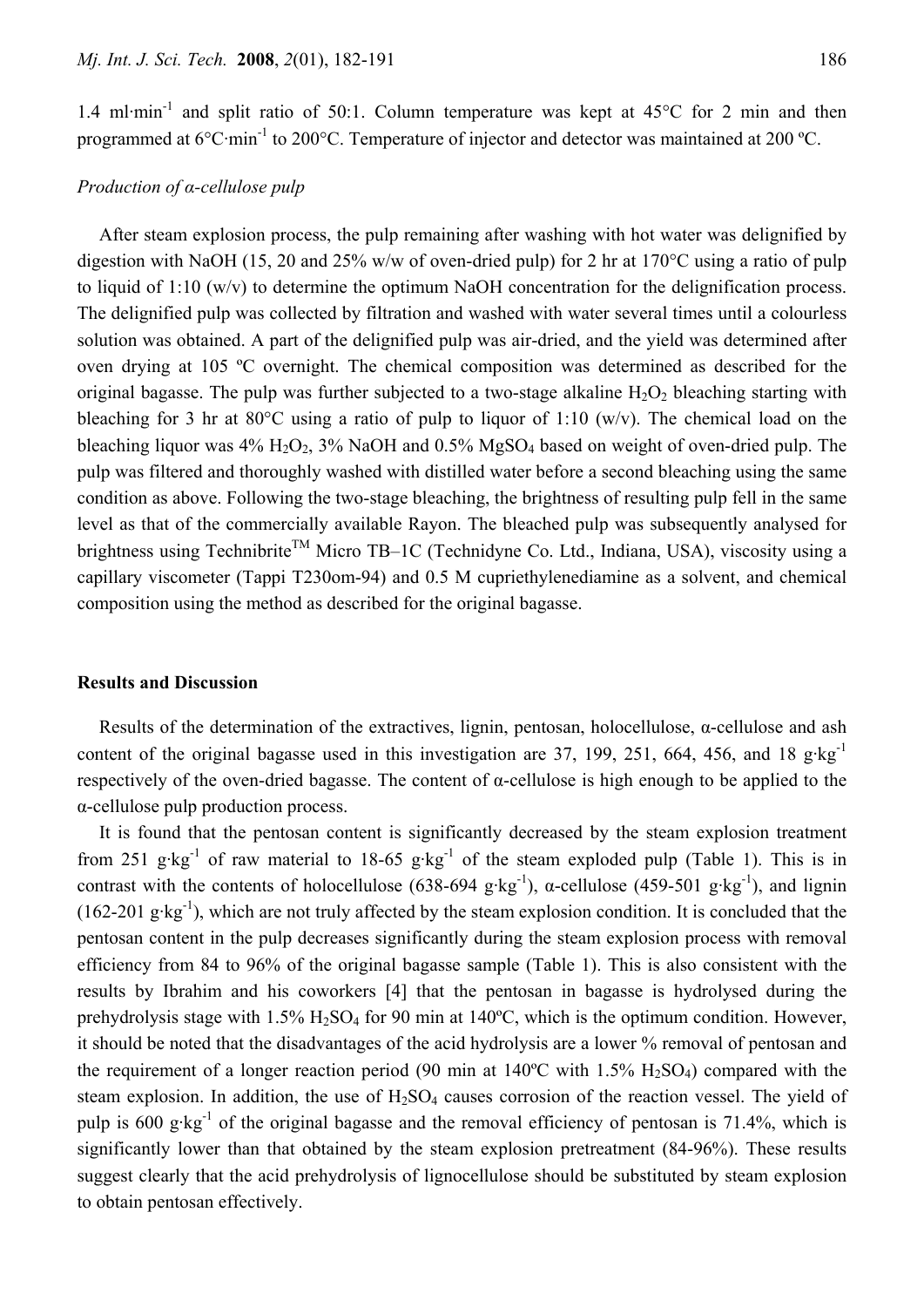| Steam temperature<br>$\rm ^{\circ}C$ | Time<br>min    | Pulp yield $1$<br>$g$ ·kg <sup>-1</sup> | Pentosan <sup>2</sup><br>$g$ · $kg^{-1}$ | Lignin $^2$<br>$g$ · $kg^{-1}$ | Holocellulose <sup>2</sup><br>$g$ ·kg <sup>-1</sup> | $\alpha$ -Cellulose <sup>2</sup><br>$g$ · $kg^{-1}$ |
|--------------------------------------|----------------|-----------------------------------------|------------------------------------------|--------------------------------|-----------------------------------------------------|-----------------------------------------------------|
| 206                                  | $\overline{4}$ | 606                                     | 65                                       | 162                            | 682                                                 | 501                                                 |
|                                      |                |                                         | (84.3)                                   | (50.7)                         | (37.8)                                              | (33.4)                                              |
| 211                                  | $\overline{4}$ | 594                                     | 58                                       | 186                            | 694                                                 | 499                                                 |
|                                      |                |                                         | (86.3)                                   | (44.5)                         | (37.9)                                              | (35.0)                                              |
| 218                                  | $\overline{4}$ | 571                                     | 32                                       | 201                            | 693                                                 | 479                                                 |
|                                      |                |                                         | (92.7)                                   | (42.3)                         | (40.4)                                              | (40.0)                                              |
| 223                                  | $\overline{4}$ | 568                                     | 18                                       | 192                            | 638                                                 | 459                                                 |
|                                      |                |                                         | (95.9)                                   | (45.2)                         | (45.4)                                              | (42.8)                                              |

**Table 1.** Pulp yield and chemical components in bagasse pulp after steam explosion

 $<sup>1</sup>$  Based on bagasse;  $<sup>2</sup>$  Based on steam exploded pulp</sup></sup>

Figure in bracket  $=$  % removal from the original bagasse by steam explosion treatment

It is found that the pulp yield decreases with rising temperature of the steam explosion process, from 606 to 568 g·kg-1 of the original bagasse sample. The condition at 223ºC for 4 min seems to be the best due to highest pentosan removal of 96% and pulp yield of 568 g·kg<sup>-1</sup>. However, this condition was not selected for the next step, because it was too severe and was not appropriate for α-cellulose pulp production. Thus the explosion condition of 4 minutes at 218°C was selected based on the pentosan removal (>92% of pentosan from the raw material) and pulp yield (571 g·kg<sup>-1</sup>) for producing furfural and α-cellulose pulp.

Results from chemical analysis of α-cellulose pulp after delignification and bleaching are shown in Tables 2 and 3. It is apparent that the contents of holocellulose and α-cellulose increase while delignified pulp yield and contents of pentosan, lignin and ash decrease with increase of NaOH dosage. This trends are good agreement with the results of Ibrahim et al.[4], although higher dosage (25%) of NaOH is required compared to this investigation (NaOH dosage of 15-20%) to obtain the same quality of the resulting pulp. Thus, it can be inferred that the pretreatment of lignocellulose such as bagasse with steam explosion can lead to a more effective removal of lignin than the acid hydrolysis pretreatment, probably because of an acid condensation of lignin during  $H_2SO_4$  treatment being avoided.

Ibrahim et al. [4] used four successive chemicals for pulp bleaching, viz. chlorine, sodium hydroxide, sodium hypochlorite and sodium chlorite. Two-stage bleaching with 4% aqueous solution of  $H_2O_2$  used in this experiment gave a pulp of similar quality. These data therefore seem to indicate that steam explosion is a more effective and environmentally friendly pretreatment of bagasse for αcellulose pulp production.

The  $\alpha$ -cellulose and pentosan contents of the resulting  $\alpha$ -cellulose pulp from bagasse in this investigation are similar to those of the rayon pulp (Table 3), which is produced from cotton linter. However, brightness and viscosity of the bagasse α-cellulose pulp are lower, and residual lignin and ash contents are also higher than those of the rayon pulp. Low brightness and viscosity would probably be due to the presence of higher content of residual lignin in bagasse  $\alpha$ -cellulose pulp. These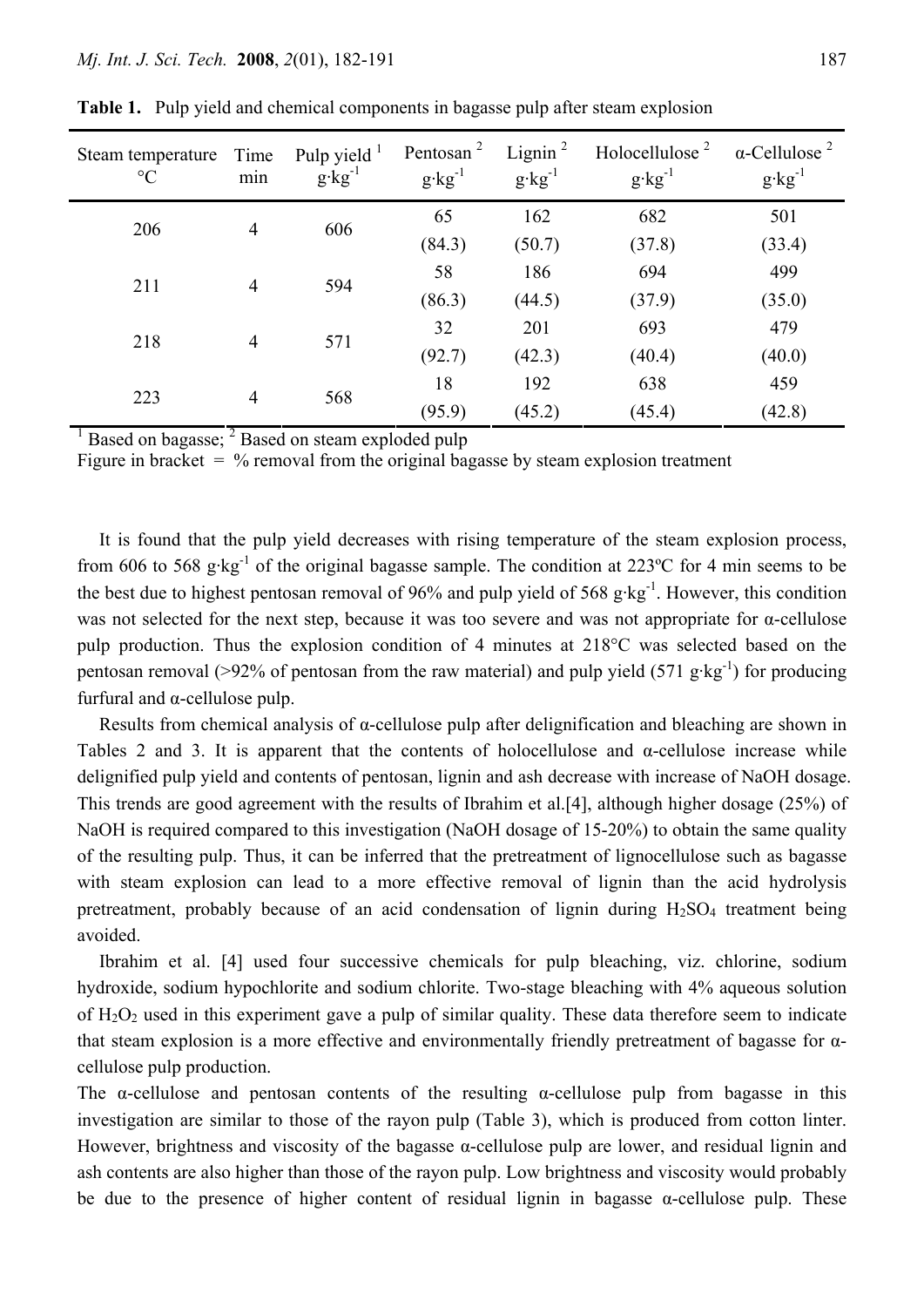disadvantages can be improved by additional bleaching step using  $ClO<sub>2</sub>$  or NaClO<sub>2</sub>. This improvement has also been reported for α-cellulose production from rice straw by Montane et al. [5]. In the report, the rice straw was preliminarily treated by steam explosion and two-stage  $H_2O_2$  bleaching. Then the pulp was bleached again with NaClO<sub>2</sub>. The  $\alpha$ -cellulose pulp obtained was demonstrated to be equivalent to the rayon grade pulp used in industry [5].

| Pulp yield $\frac{1}{2}$<br>$g$ ·kg <sup>-1</sup> | Holocellulose <sup>2</sup><br>$g$ ·kg <sup>-1</sup> | $g$ ·kg <sup>-1</sup> | Pentosan <sup>2</sup><br>$g$ ·kg <sup>-1</sup> | Lignin $^2$<br>$g$ ·kg <sup>-1</sup> | Ash <sup>2</sup><br>$g$ · $kg^{-1}$ |
|---------------------------------------------------|-----------------------------------------------------|-----------------------|------------------------------------------------|--------------------------------------|-------------------------------------|
|                                                   | 944                                                 | 932                   | 18                                             | 51                                   | 10.1                                |
|                                                   | (67.7)                                              | (53.6)                | (98.4)                                         | (94.2)                               |                                     |
| 220                                               | 959                                                 | 948                   | 16                                             | 37                                   | 6.5                                 |
|                                                   | (68.2)                                              | (54.3)                | (98.6)                                         | (95.9)                               |                                     |
|                                                   | 971                                                 | 961                   | 16                                             | 22                                   | 6.1                                 |
|                                                   | (70.9)                                              | (58.1)                | (98.7)                                         | (97.8)                               |                                     |
|                                                   | 227<br>199                                          |                       |                                                | $\alpha$ -Cellulose <sup>2</sup>     |                                     |

**Table 2.** Chemical components of pulp after delignification at different concentrations of NaOH

<sup>1</sup> Based on the original bagasse;  $2$  Based on delignified pulp

Figure in bracket  $=$  % removal from the original bagasse by steam explosion treatment

|                                            | 110011                                                |                                                    |                                                               |                                            |                                      |                                   |                      |                           |
|--------------------------------------------|-------------------------------------------------------|----------------------------------------------------|---------------------------------------------------------------|--------------------------------------------|--------------------------------------|-----------------------------------|----------------------|---------------------------|
| <b>NaOH</b><br>concentration<br>$g·l^{-1}$ | Pulp<br>$Yield$ <sup>1</sup><br>$g$ ·kg <sup>-1</sup> | Holo-<br>Cellulose <sup>2</sup><br>$g$ · $kg^{-1}$ | $\alpha$ -<br>Cellulose <sup>2</sup><br>$g$ ·kg <sup>-1</sup> | Pentosan <sup>2</sup><br>$g \cdot kg^{-1}$ | Lignin <sup>2</sup><br>$g$ $kg^{-1}$ | $\text{Ash}^2$<br>$g$ · $kg^{-1}$ | Vis-<br>cosity<br>cp | <b>Brightness</b><br>%ISO |
| 150<br>214                                 | 956                                                   | 939                                                | 16                                                            | 18                                         | 5.6                                  | 152.6                             | 36.2                 |                           |
|                                            |                                                       | (69.2)                                             | (55.9)                                                        | (98.6)                                     | (98.1)                               |                                   |                      |                           |
|                                            |                                                       | 971                                                | 956                                                           | 15                                         | 7.4                                  | 4.6                               | 104.3                | 65.6                      |
| 200                                        | 201                                                   | (70.6)                                             | (57.9)                                                        | (98.8)                                     | (99.3)                               |                                   |                      |                           |
| 250                                        |                                                       | 975                                                | 961                                                           | 14                                         | 6.3                                  | 4.4                               | 85.5                 | 70.5                      |
|                                            | 193                                                   | (71.7)                                             | (59.3)                                                        | (98.9)                                     | (99.4)                               |                                   |                      |                           |
| Rayon pulp                                 |                                                       | 986                                                | 970                                                           | 16                                         | 7.7                                  | 2.0                               | 141.2                | 80.0                      |

**Table 3.** Chemical components of pulp after bleaching with  $4\%$   $H_2O_2$  at different concentrations of NaOH

1 Based on bagasse; <sup>2</sup> Based on bleached pulp

Figure in bracket  $=$  % removal from the original bagasse by steam explosion treatment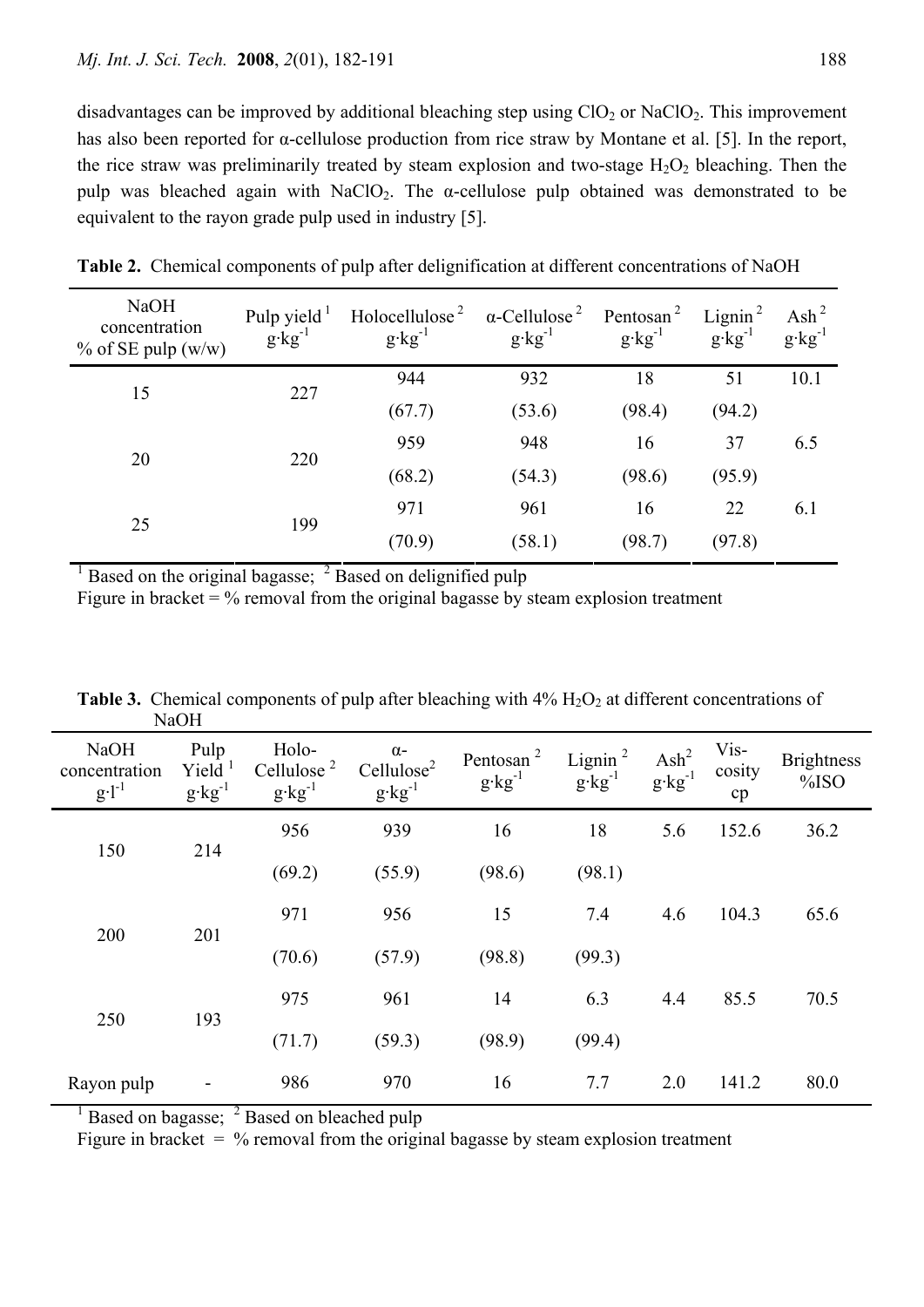Prior to furfural production from the hot water extract of the steam exploded pulp, the monosaccharide composition was analysed by HPLC. It was found that the hot water extract of the steam exploded pulp was composed of xylose and glucose at the concentrations of 2.9 g·l<sup>-1</sup> and 0.5 g·l<sup>-1</sup>, respectively (Table 4). The hot water extract was concentrated under reduced pressure to 1/4, 1/6, 1/8 and 1/10 volume to increase the concentration of xylose. These concentrated solutions were subsequently hydrolysed with  $3\%$  H<sub>2</sub>SO<sub>4</sub> for 1 hr at  $121\degree$ C according to Montane et al. [5] to determine the total glucose and xylose content in the hot water extract. The content of oligosaccharides containing glucosyl and xylosyl residues was calculated by subtraction of monomeric residues from those after hydrolysis of the hemicellulose solution. The result suggests that the hot water extract was composed mainly of xylosyl residues with a minor content of glucosyl residues. This result is similar to the amounts of pentosan and hexosan in the hot water extract from steam explosion treatment of eucalyptus wood [8].

| Hemicellulose solution | Monosaccharide in<br>hemicellulose solution |                      | Oligosaccharide in<br>hemicellulose solution |                | Total sugar in<br>hemicellulose solution |                      |
|------------------------|---------------------------------------------|----------------------|----------------------------------------------|----------------|------------------------------------------|----------------------|
|                        | Glucose<br>$g·l^{-1}$                       | Xylose<br>$g·l^{-1}$ | Glucose<br>$g·l^{-1}$                        | Xylose<br>g·l' | Glucose<br>$g·l^{-1}$                    | Xylose<br>$g·l^{-1}$ |
| Unconcentrated         | 0.5                                         | 2.9                  | 0.6                                          | 3.2            | 1.1                                      | 6.1                  |
| Concentrated 4-fold    | 1.8                                         | 11.9                 | 2.5                                          | 13.2           | 4.3                                      | 25.0                 |
| Concentrated 6-fold    | 2.2                                         | 19.6                 | 1.9                                          | 14.4           | 4.1                                      | 34.1                 |
| Concentrated 8-fold    | 2.7                                         | 25.5                 | 2.6                                          | 23.6           | 5.3                                      | 49.0                 |
| Concentrated 10-fold   | 51                                          | 28.9                 | 4.6                                          | 29.3           | 9.7                                      | 58.2                 |

**Table 4.** Total glucose and xylose in hemicellulose solution after hydrolysis with  $3\%$  H<sub>2</sub>SO<sub>4</sub>

The hot water extract was concentrated prior to furfural production. The concentrated solution was reacted for 2 hr at 190°C with  $H_2SO_4$  (0.08 mole/litre of solution) in a stainless steel reactor. Furfural produced by the dehydration reaction was quantified by gas chromatography. The molar conversion factor from the xylosyl residue to furfural was 0.16 for the 6-fold concentrated solution, which surprisingly was somewhat higher than that for the treatment of authentic xylose solution (0.12, Table 5). Also, it can be observed from Table 5 that there seems to be an optimum concentration for the hemicellulose solution which gives the highest conversion factor. As the hemicellulose solution is progressively concentrated, the conversion factor seems to increase to a maximum and then decrease. Since there were in the hemicellulose solution both xylosyl and glucosyl oligosaccharides as well as other extractives such as lignin decomposition products, this might have an effect of suppressing further modification of the furfural formed by consuming some excess acid catalyst. Also, the ratio of the substrate (hemicellulose) to the acid catalyst also progressively changes (increases) as the solution is increasingly concentrated. These may therefore be the causes of the conversion factor variation observed. A similar observation and assumption has been made by Currasco and Roy [1].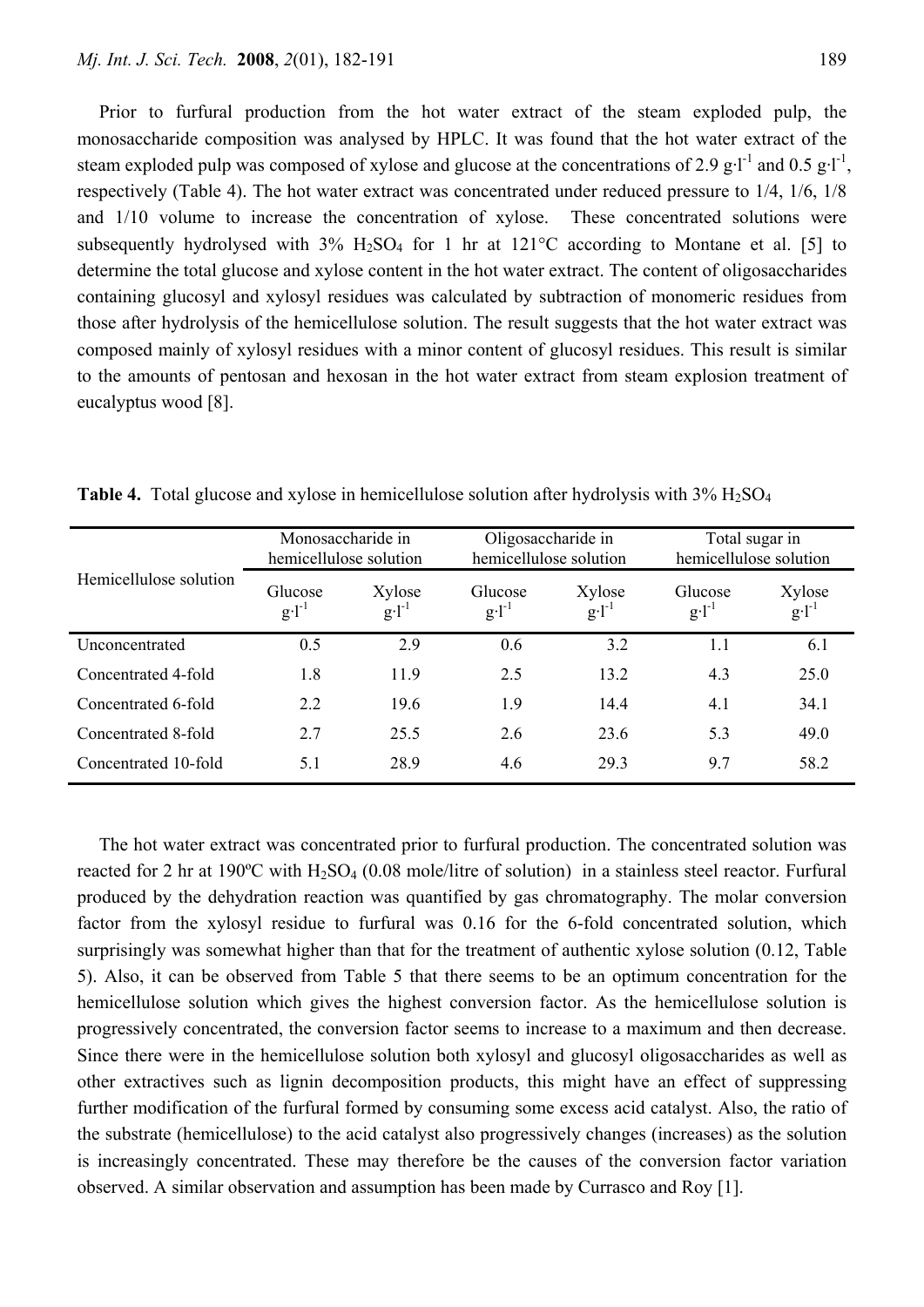It has been demonstrated that the activation energy (Ea) for the first step from oligosaccharides to xylose is higher than for the second step from xylose to furfural [1,12], indicating that xylose can be converted to furfural faster than the hydrolysis of oligosaccharides to xylose. Therefore, separation of xylose from the mixture of xylose and xylooligosaccharides is not required prior to dehydration.

| Solution                                      | Xylose<br>$mmol·l-1$ | Furfural<br>mmol | Conversion factor from<br>xylosyl residue to furfural |
|-----------------------------------------------|----------------------|------------------|-------------------------------------------------------|
| Hemicellulose solution, concentrated 4- fold  | 167                  | 25.3             | 0.152                                                 |
| Hemicellulose solution, concentrated 6-fold   | 227                  | 36.5             | 0.160                                                 |
| Hemicellulose solution, concentrated 8- fold  | 327                  | 40.2             | 0.123                                                 |
| Hemicellulose solution, concentrated 10- fold | 388                  | 29.5             | 0.076                                                 |
| Pure xylose solution                          | 400                  | 47.1             | 0.118                                                 |

**Table 5.** Amount of furfural from hemicellulose solution at different concentrations of xylose

#### **Conclusions**

Bagasse was converted to high value added materials, viz. furfural and  $\alpha$ -cellulose pulp by steam explosion pretreatment followed by fractionation of cell wall components. The yields of furfural and α-cellulose pulp depend on the temperature and the time period of steaming. The major components of the water-soluble fraction of the steam exploded pulp were xylooligosaccharides together with xylose. After concentration of the water-soluble fraction, the xylooligosaccharides could be directly converted into furfural without prehydrolysis to the xylose monomer. The highest conversion factor for the conversion of the xylosyl residue to furfural in the concentrated water-soluble fraction was 0.16.

 In the other part of the work, the steam exploded bagasse pulp was delignified with alkali, and bleached with aqueous  $H_2O_2$  to afford  $\alpha$ -cellulose pulp, the quality of which is comparable to the rayon grade pulp. Production of  $\alpha$ -cellulose pulp was performed by steam explosion pretreatment with less consumption of chemicals in the delignification and bleaching stages than that in the acid hydrolysis pretreatment. However, pulp brightness and viscosity was lower than that of rayon grade  $\alpha$ -cellulose, probably because of higher residual lignin content in the bagasse  $\alpha$ -cellulose. The ash content in the bagasse  $\alpha$ -cellulose was also higher than that in the rayon grade  $\alpha$ -cellulose. Further improvement such as additional bleaching stages using chlorine-containing agents would be required to produce better quality  $\alpha$ -cellulose pulp from steam exploded pulp.

#### **Acknowledgements**

The authors would like to express appreciation for the financially support from the National Metal and Materials Technology Center (MTEC), Thailand.